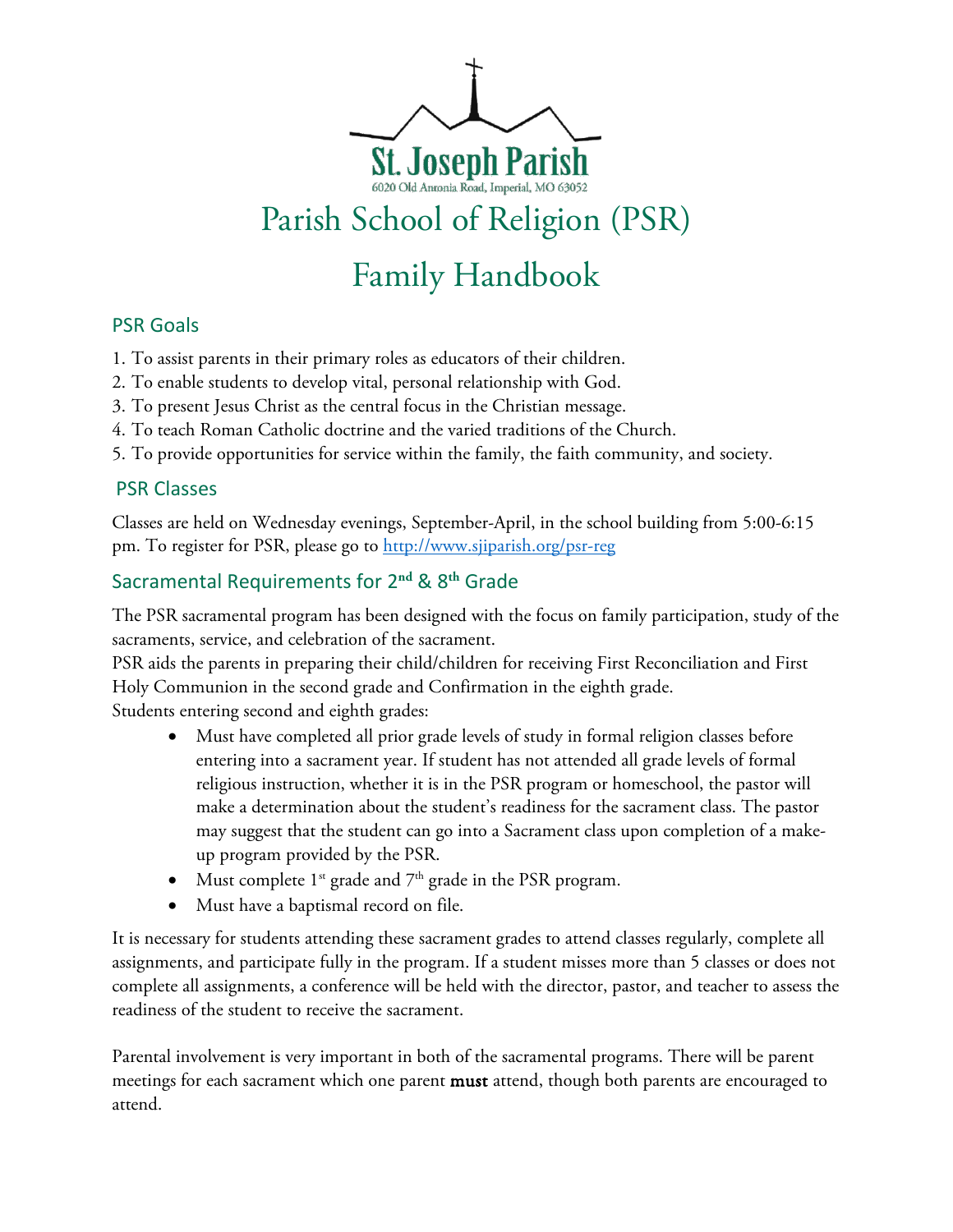#### First Reconciliation Guidelines

- 1. Act of Contrition prayer must be recited to either a priest, teacher, or PSR director prior to November 1of the academic year the student will be receiving the Sacrament of Reconciliation.
- 2. At least one parent or guardian must attend the First Reconciliation parent meeting.
- 3. Students must complete all class assignments regarding Reconciliation.

## First Holy Communion Guidelines

- 1. Students must have completed all First Reconciliation guidelines.
- 2. At least one parent or Guardian must attend the First Holy Communion Parent meeting.
- 3. Students must complete all class assignments regarding First Communion.
- 4. Students must attend First Holy Communion practices.

## Confirmation Guidelines

- 1. Documentation of First Reconciliation and First Communion must be on file in the parish office.
- 2. Student and parent(s) or guardian must attend the Confirmation Enrollment Mass.
- 3. Student, sponsor, and parent(s) or guardian **must** attend the Confirmation meetings.
- 4. Confirmation Enrollment Contract signed by parent and student.
- 5. Complete 30 hours of service.
- 6. Complete the Saint paper.
- 7. Complete the Letter to the Archbishop.
- 8. Participate in the *Respect Life* writing contest.
- 9. Student must attend PSR classes regularly.
- 10. Student must attend Confirmation retreat.
- 11. If any of the above has not been met, a conference with the pastor, PSR director, parent and student will be required to determine if the sacrament may be received.

If your child has not:

- Been baptized
- Received First Reconciliation by the 2nd grade
- Received First Holy Communion by the  $2<sup>nd</sup>$  grade

Please inform the PSR director and Pastor. Arrangements can be made to obtain proper religious education to receive these Sacraments.

# Parent Information

## Attendance Policy

Students in PSR are expected to attend classes regularly, complete all assignments and participate fully in the process of the PSR program.

• Chronic or excessive absences without substantial cause can be a factor in determining a student's continued enrollment in PSR.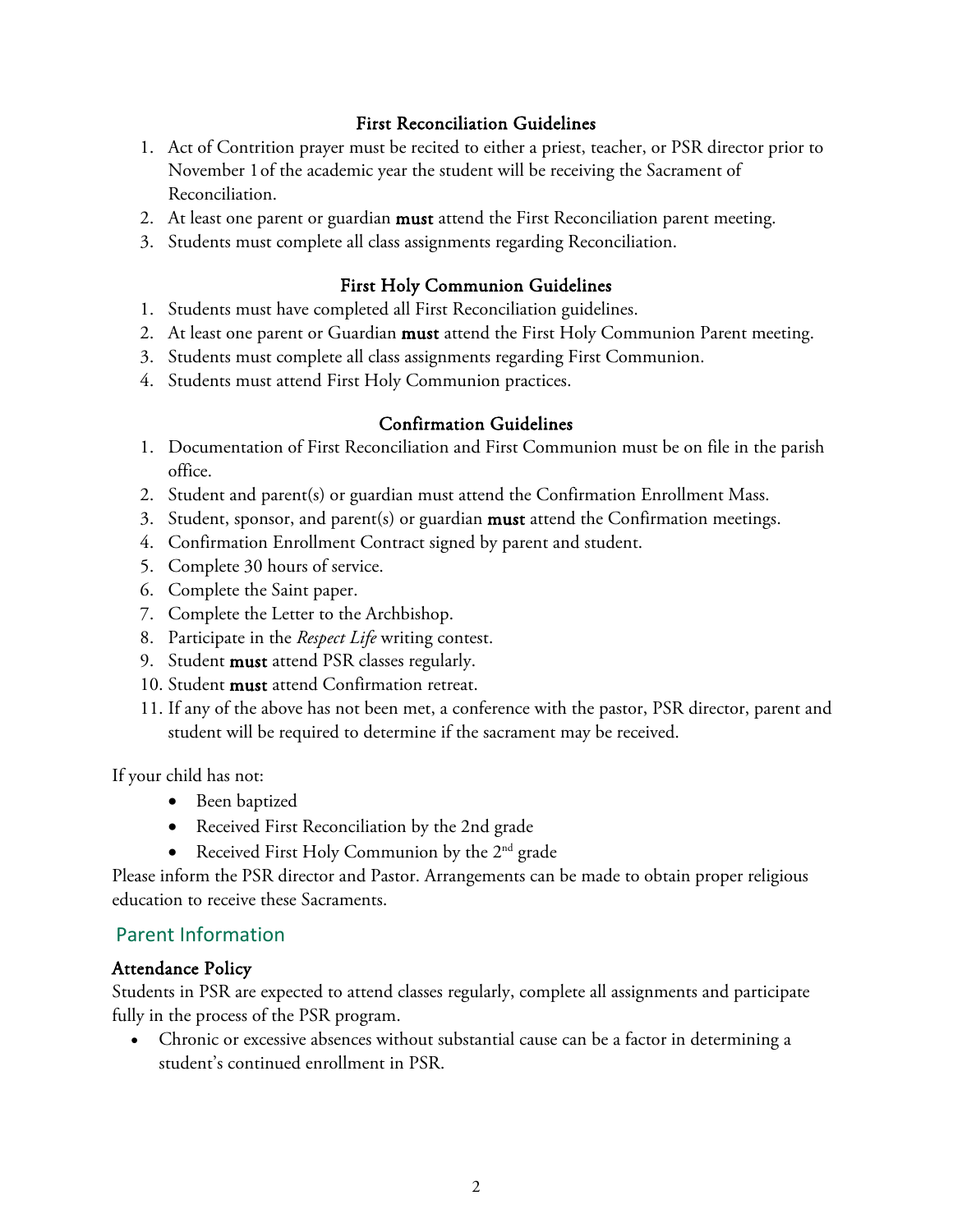• Students missing more than five (5) classes and/or not completing assignments will earn an incomplete grade during the PSR school year. If a student misses more than 5 classes, a specific educational plan of action will be created to earn the opportunity for grade level success. The PSR director, teacher, and parents will then determine if the student has gained and attained the knowledge needed to be successful in the next grade level.

### PSR Calendar

The PSR calendar includes all confirmed PSR and parish community events. The PSR events scheduled are to enhance the PSR curriculum and help our students apply the Church's teachings in a meaningful way. To ensure that all students are engaged in an appropriate and unique grade level experience, each grade level has a special event or project specific to their grade. Please be aware that the dates can be subject to change but we will notify you of these changes as soon as possible.

We welcome all parents/guardians to attend PSR liturgical events.

## PSR Arrival and Dismissal of Students

- Students in grades K through 8 will line up in the church upon arrival.
- Students in grades K through 4 will be dismissed from their classroom after parental sign-out.
- Students in grades 5th through 8 will be dismissed from the cafeteria after parental sign-out.

Due to safety and communication needs all parents must sign their children out with the classroom teacher. Teachers will stay in the cafeteria or classroom until parents have picked up all students. If a parent is extremely late, the student will be brought to the school office. Students should not run in the school, around the gym, be on the stage, or be left unattended once they have been picked up from the teacher.

## PSR Community Prayer at Arrival

All teachers and students will join together at 5:00 pm to open with a community prayer in the church. Parents are welcome to join us for opening prayer.

*I believe what Jesus promised: "I have come that you may have life and have it abundantly." Thank you, Father, for sending Jesus to be my friend and my brother. Fill me with His Spirit that I may be strong and loyal in following Him. May I bring His joy and love to all I meet. May Jesus remain with me always so that I may be "Alive in*

#### Prayer at Dismissal

Catechists close each class with a prayer. This could be any prayer or way of praying as the choice is up to the catechist. In grades where the students are learning a new prayer, the end of class may be a time to reinforce a prayer that is being learned one more time.

#### PSR Discipline Policy: PSR Rules to Remember

- Students will listen, behave and speak in a respectful and kind manner to all staff and students.
- Students will respect others personal space by keeping their hands and feet to themselves.
- Students will respect the parish grounds, buildings, and all classroom items at all times.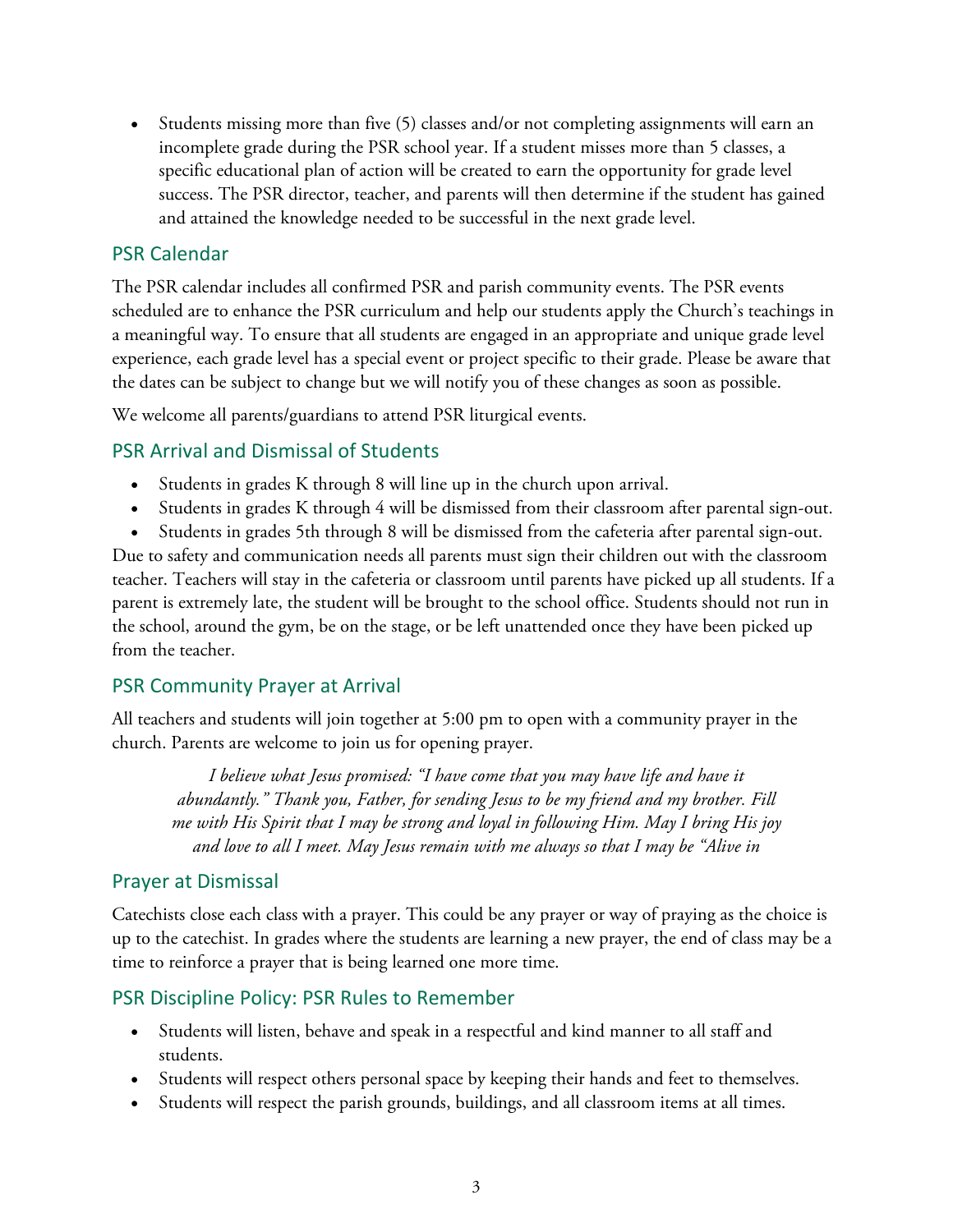• Students will turn cell phones off and place them in their backpack, purse, or pocket during the entire PSR session.

Please read over these rules together with your child(ren) before the start of the PSR school year.

# Virtue Based Restorative Discipline

Virtue Based Restorative Discipline Program is intended to help our PSR students grow in virtue and faith. While this program is used to build positive and faith based relationships among the staff and students, it also holds a restorative discipline component that will aid in any classroom issues or behavior situations that arise throughout the year.

## Behavior Intervention

Students are expected to behave in a respectful manner when at PSR. If a student disrupts the class teaching session, the following will take place:

- First time—in room redirection by teacher.
- Second time—student is asked to meet with teacher in hallway to discuss the cause of distraction, to create a plan for the remainder of the class, and to say a prayer together. The teacher and student will use the verbal plan created to help maintain a positive classroom environment.
- Third time—student is asked to go to the PSR director's office. Prayer and discussions that encourage accountability and responsibility will take place with the student and name, date and time will be documented. The second time the student is sent to the office, the parents will be required to come in and talk to the director regarding how to best meet the needs of their student, before student is let back into class. All meetings will start with a VBRD circle and end with a restorative VBRD component.
- In an effort to keep all behavioral problems confidential, teachers will give parents a behavioral slip for students who had to be redirected multiple times during instruction or had to visit the office. In most situations, the behavior slip is just a confidential way to let the parent know about the student's behavior and to encourage parents to talk to their child about behavioral expectations in the PSR classroom. If a parent meeting is needed, the teacher will make a request. Parents are also encouraged to request a meeting at any time.

# Dress Code for PSR

Students are asked to dress appropriately for PSR. Children wearing clothing that is deemed as immodest, inappropriate, or offensive will be sent to the office so a parent may pick them up or bring them appropriate clothing.

# **Disabilities**

Please let the PSR director know of any physical or educational disabilities your child may have. This information is confidential and will only be shared with your child's teacher. Accommodations will be made to make sure your child has a very positive experience while attending PSR.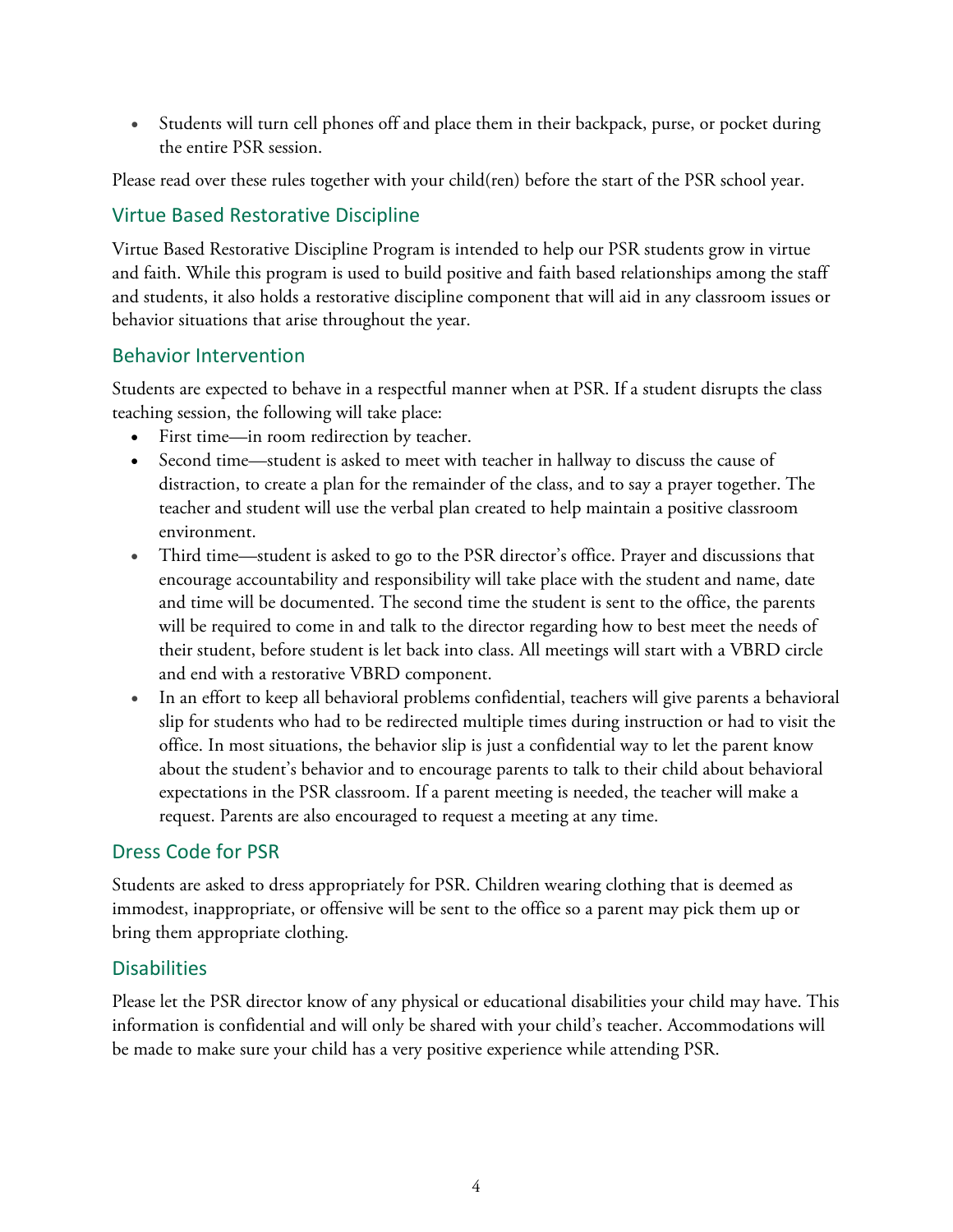# **Medications**

Please let the PSR office be aware of any medications your child is taking. This information will be kept confidential. No type of medication will be given to your child while attending the PSR program unless for life threatening purposes. If your child is feeling ill, we will make all efforts to contact the parents as soon as possible.

# St. Joseph PSR Report Cards

Report cards are each given twice throughout the year.

- The first progress report will be given in October and a Parent/ Teacher Conference may be requested, if needed.
- The first report card will be given out at the end of the first semester when the parent comes to sign their child(ren) out.
- The second report card will be given out at the end of the second semester class when the parent comes to sign their child(ren) out. The final report card will be mailed to the parents with any final paperwork if the student is not in attendance.

Report cards will be a reflection of the student's understanding of the grade level curriculum, attendance, and behavior. Any concepts on the report that have not earned "satisfactory" at the end of the second semester will be the parents' and student's responsibility to work on over the summer. It is imperative that all students have a satisfactory understanding of the grade level concepts to have the appropriate foundational skills for the upcoming grade level.

# St. Joseph PSR Inclement Weather Procedures

Although every effort will be made to cancel PSR as early as possible due to inclement weather, there may be situations that make the call to cancel as late 4:30 pm on a Wednesday evening. In the event of inclement weather, PSR will be canceled in the following ways:

- 1. Local T.V station will be contacted with cancellations.
- 2. Email will be sent out to PSR parents.

Please be aware that if St. Joseph school, Windsor or Fox schools cancel DO NOT ASSUME that the St. Joseph PSR classes have been canceled.

Classes will not be dismissed early if the weather turns bad during class. Parents may pick up their child(ren) early.

## Prevent and Protect STL

The Archdiocese of St. Louis has developed a new system for safe environment compliance called Prevent and Protect STL. Everyone ministering to minors and vulnerable adults (clergy, employees and volunteers) in the Archdiocese is required and asked to register in the new system. In addition to attending a live Protecting God's Children workshop, all clergy, volunteers, and employees will register for an updated background screening, view two new online training modules on abuse reporting and the Code of Ethical Conduct, and agree to the updated Code of Ethical Conduct.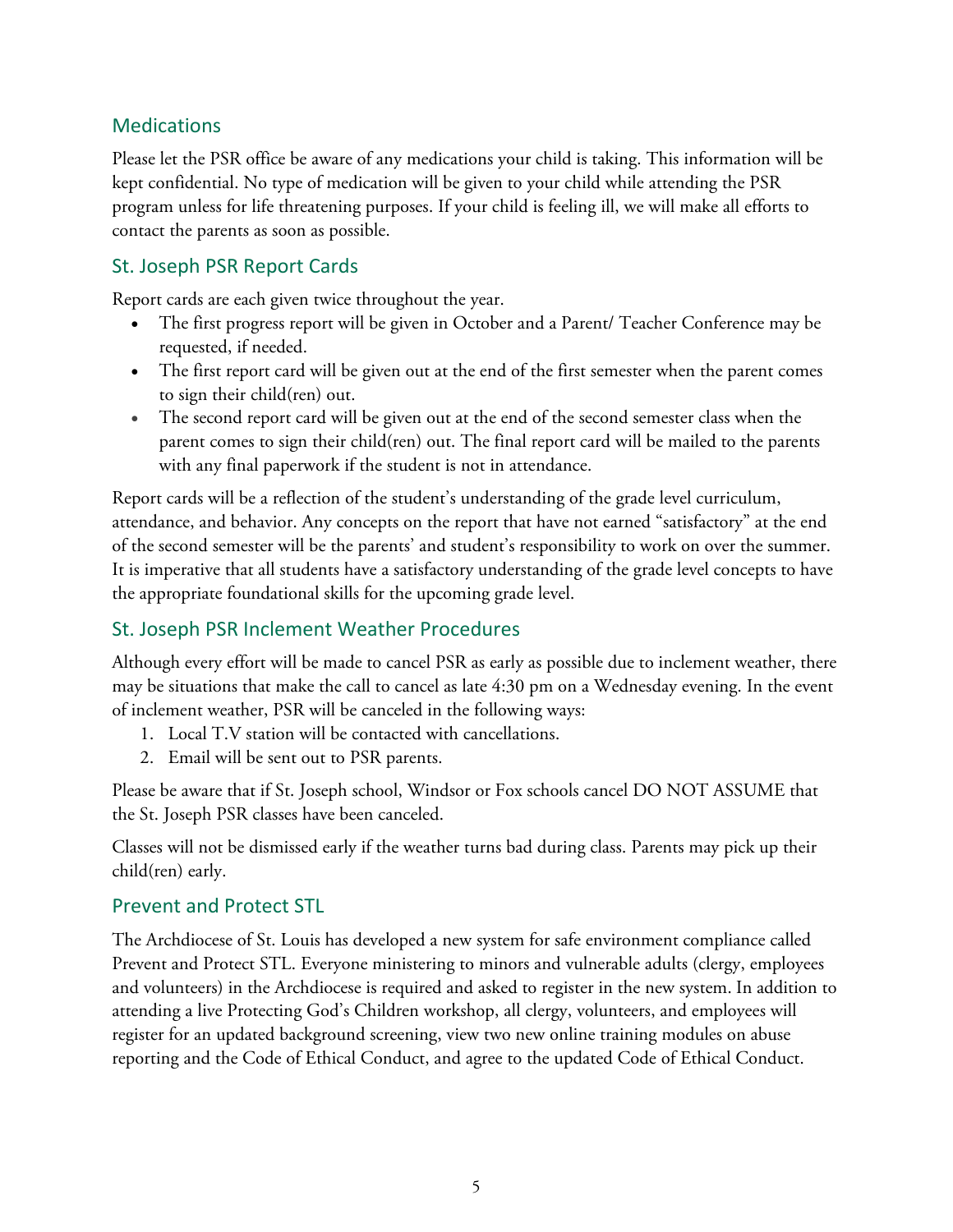## Parent Responsibility

Recognizing the PSR as a partner in the religious education of their children, it is expected that parents demonstrate support for the PSR and parish at all times. This includes written, oral, and electronic communications among parents as well with persons outside our parish community. Questions and concerns that arise should be directed to the classroom teacher and PSR director.

## St. Joseph PSR Administration

Pastor: Fr. Daniel Shaughnessy at frs@sjiparish.org Director: Torri Halbert at 636-464-1013 x402, 314-363-8477 or psr@sjiparish.org

# St. Joseph PSR Discipline Policy Parent Notification

| <b>Student Name:</b> |  |
|----------------------|--|
| Teacher Name:        |  |
| Date:                |  |

Please talk to your student regarding the rule that has been circled, as it was not followed to the best of the student's ability tonight in class.

- 1. Students will listen, behave, and speak in a respectful and kind manner to all staff and students.
- 2. Students will respect others' personal space by keeping their hands and feet to themselves.
- 3. Students will respect the parish grounds, building, and all classroom items by not touching, using, or writing on any objects without teacher permission.
- 4. No gum, food, or drink is allowed in the school unless it is given to the students by the teacher or PSR director.
- 5. No cell phones are allowed to be out while in the classroom.

Behavior Intervention and Communications

Students are expected to behave in a respectful manner when at PSR. The circled disciplinary action was taken tonight:

First time: In-room redirection by teacher.

Second time: Student is asked to meet with teacher in hallway to discuss the cause of distraction, to create a plan for the remainder of the class and say a prayer together. The teacher and student will use the verbal plan created to help maintain a positive classroom environment.

Third time: Student is asked to go to the director's office. Prayer and discussions that encourage accountability and responsibility will take place with the student and name, date and time will be documented.

Note (P, C, A)